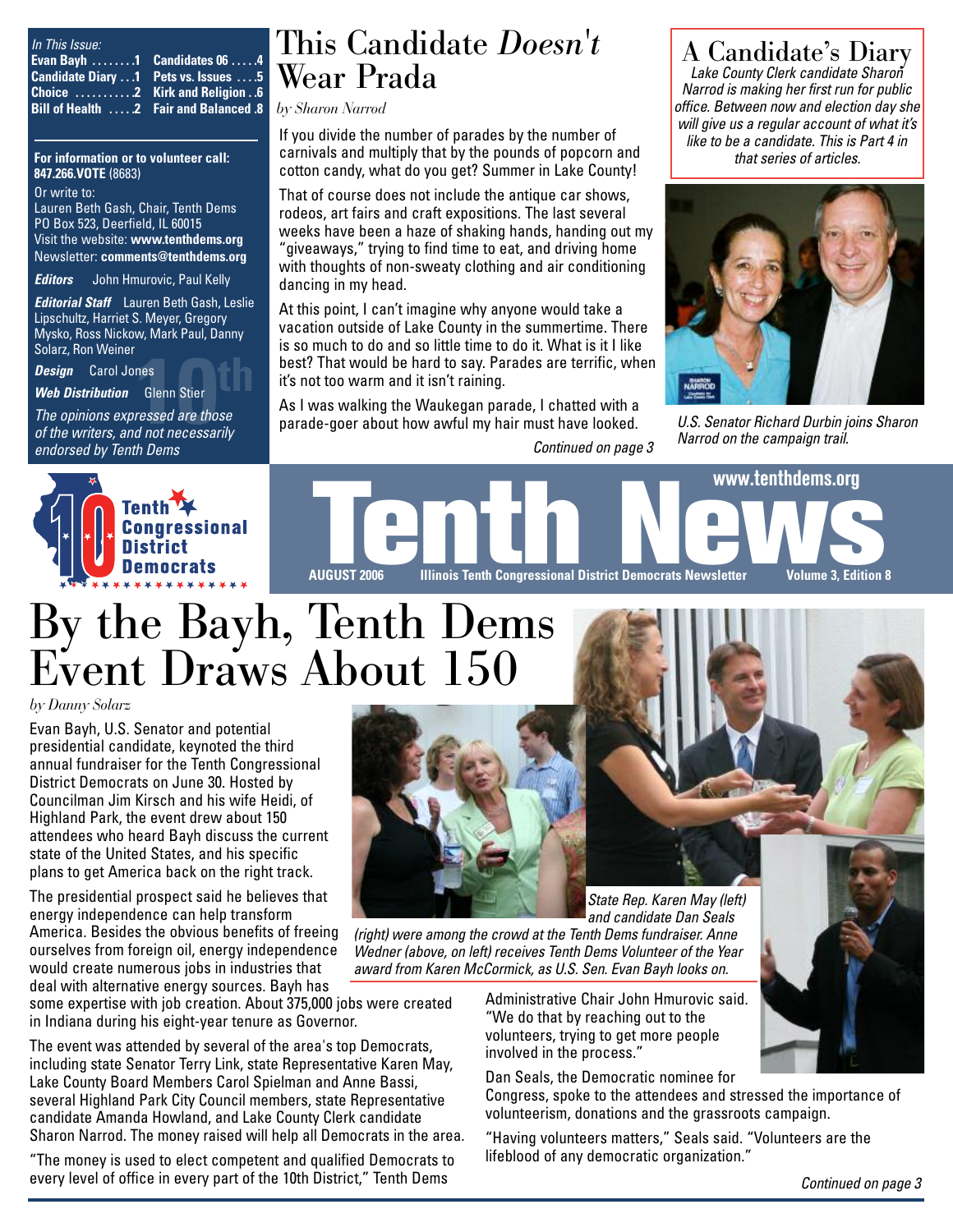# Kirk: A Bad Choice on Choice

#### *by Harriet S. Meyer*

Mark Kirk looked me in the eye and said, "I am pro-choice." It was in May 2004, and he was speaking with three of us constituents in his Deerfield office. He seemed sincere. He even has 100 percent ratings from Planned Parenthood and NARAL Pro-Choice America (because of select "key votes").

But during Republican Kirk's three terms in Congress, women's health rights have been seriously infringed (see also Women's Bill of Health sidebar). Getting a safe, legal abortion is prohibitively difficult. Women can't get contraceptive prescriptions filled without being second-guessed and humiliated. Violence at clinics and doctors' offices continues. President Bush directs a government agency to lie about abortion and STDs.

Yes, Kirk voted the right way on key votes – against the Partial Birth Abortion Act, the Abortion Non-Discrimination Act, the Child Interstate Abortion Notification Act, the Unborn Victims of Violence Act, and the Child Custody Protection Act – but they all passed anyway!

What's more, he even voted to bring the first three of those terrible bills to the floor of the House (procedural votes). Why? So he could then vote against them to get his 100 percent rating? So he could help Tom DeLay and cronies milk a political wedge issue for all it's worth?

Kirk could have voted to make these bills

less harsh. He could have voted against turning adult siblings, grandparents and clergy who try to help pregnant girls into criminals (against the motion to recommit the Child Custody Protection Act with instructions). He could have voted for providing "all medically appropriate information [and] services" in the Abortion Non-Discrimination Act. He could have voted for adding language to the Partial-Birth Abortion Act to protect the health of the mother (against the motion to recommit) – but he didn't!

In May, the U.S. Supreme Court, by declining to hear an appeal, upheld a ruling requiring anti-abortion extremists to pay damages to providers whom they have harmed. But Kirk has helped those extremists: He voted twice for bankruptcy bills that let them skip paying damages by filing for bankruptcy – and that's exactly what some have done.

Women's health groups are urging Congress to cosponsor important new legislation. But, unlike dozens of Kirk's colleagues, as of this writing he is not yet co-sponsoring the Equity in Prescription Insurance Contraceptive Coverage Act, the Freedom of Choice Act (the legislative equivalent to Roe v. Wade), several sex education acts, the Plan B for Plan B Act (to make emergency contraception available), the Prevention First Act, the Quality of Life for Women Act, or the Stop Deceptive Advertising for Women's Services Act.

Kirk belongs to 40 House caucuses, including the Boating Caucus, but not the Bipartisan Pro-Choice Caucus or the Congressional Caucus for Women's Issues.

Kirk sits on the Appropriations Committee, where he has the opportunity to cut funding for abstinence-only sex education. Instead, taxpayers are spending more than \$200 million a year on these Bush-mandated programs. Studies have shown that these sexist, misleading and unproven programs may increase early sexual activity and sexually transmitted disease rates, and decrease young people's use of condoms or other contraceptives.

Kirk turned over money that 10th District residents donated to his campaigns to support anti-choice Congressmen Kevin Brady and Pete Sessions of Texas and Ernest Istook of Oklahoma – each of whom

> received a zero percent rating from NARAL Pro-Choice America.

And, if Mark Kirk is speaking out about women's reproductive freedoms, I haven't heard him.

Inconsistent votes, bad votes, bad donations, no leadership, and a Republican Congress that has sent women's rights down the tubesl, make Republican Mark Kirk a bad choice on choice. We need a Democratic House and Dan Seals – a candidate who will stand up for choice – to preserve the health rights that the majority of 10th District voters and Americans support.

*Tenth Dems has produced a brochure which shows how women's rights to quality reproductive health care have been severly eroded during the Bush years, and how Mark Kirk has refused to use his power as Assistant House Majority Whip to fight against the erosion.*



#### **I have the right to be trusted.**

In El Salvador, because of medical symptoms like those of miscarriage, women are reported by their doctors to the police and are investigated by "forensic vagina inspectors" and the prosecutor's office. Mothers of young children are imprisoned.

#### **I have the right to respectful and empathetic treatment and support from my caregiver.**

In some states, like Virginia, doctors can – and do – refuse to provide emergency contraception – without even telling their patients why or where they may obtain it.

#### **I have the right to safe, effective, appropriate treatment.**

Because of so-called "partial-birth abortion" bans and lack of physician training, women who experience miscarriages or fetal demise may be denied a safer procedure, such as dilatation and evacuation. Complications of late pregnancy, such as incomplete or septic miscarriages, are dangerous without timely treatment. Bans of this vague entity prohibit medical procedures during pregnancy as early as 13 weeks.

#### **I have the right to preventive care.**

The Bush administration spends more than \$200 million per year on abstinence-only sex education, which, studies show, leads to teens having earlier sex and more infections.

It's been two and a half years since the FDA's expert panel recommended that over-the-counter emergency oral contraception be approved – but the FDA still won't approve it, even though it would prevent hundreds of thousands of abortions each year.

The religious Right and the Bush administration threatened to block approval of a vaccine against human papillomavirus (HPV), which could prevent thousands of deaths from cervical cancer annually, as well as infertility and prematurity, which may be side effects of treatment of cervical cancer.

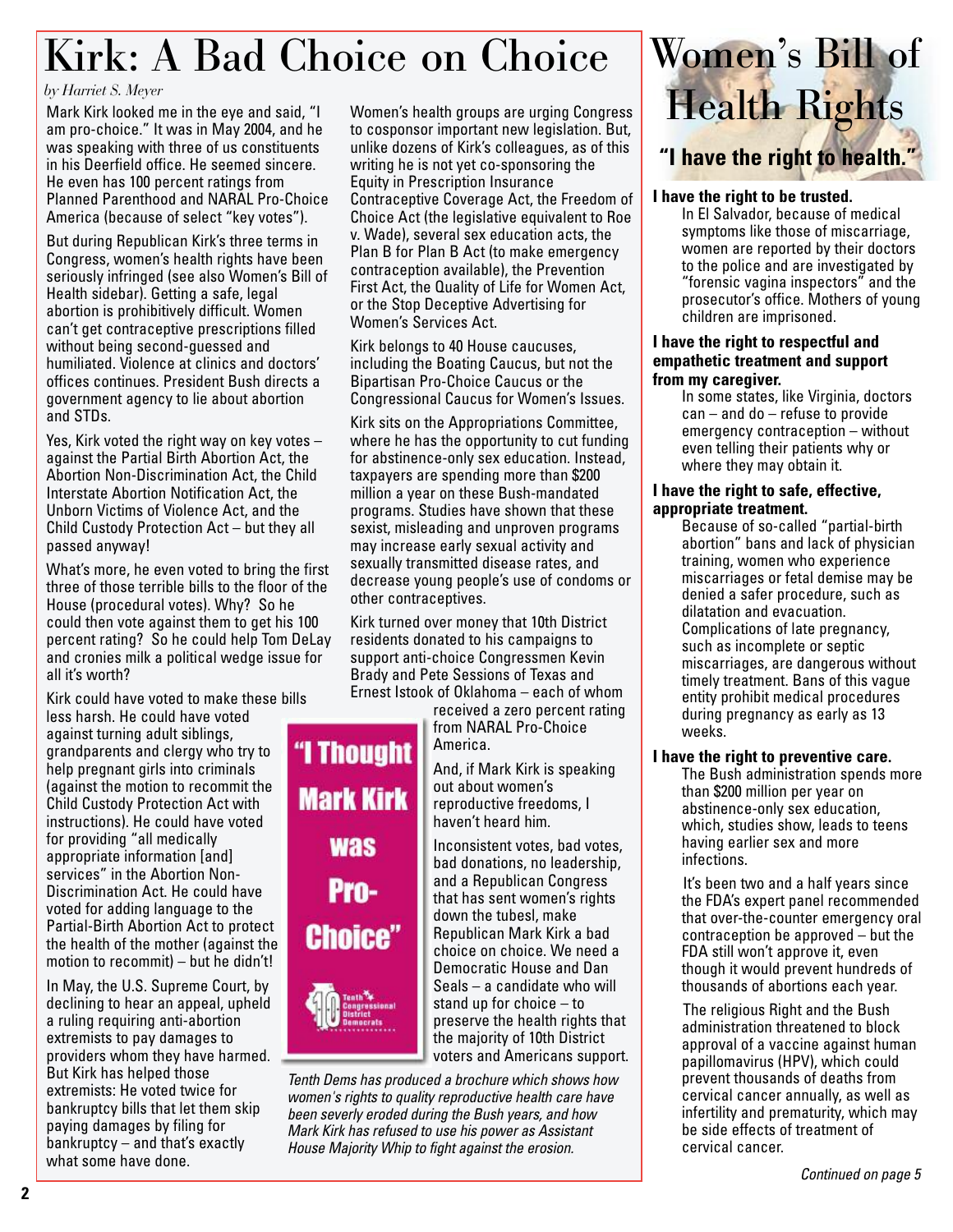# **Committee**

Tenth Dems would like to thank the host committee for our recent fundraiser with Indiana Senator Evan Bayh.

Special thanks, of course, go to the hosts Jim and Heidi Kirsch.

The contributions made by all will go a long way toward helping the Democratic Party's candidates throughout the 10th District this November. This is the list as of press time, with more donations expected to be coming in.

#### **GOLD LEVEL**

Stephanie & Tom Anderson-Formolo Joan & Julian Berman Nancie Blatt George Rosenblit Gregg Steinberg Jim & Wendy Terman Anne Wedner Mary Stowell

#### **SILVER LEVEL**

Sidney Robbins Trude & James Roselle Dottie Palombo New Trier Democratic Organization

#### **BRONZE LEVEL**

David Borris David & Mari Campbell David Creason Christine & Chris Donnelly Abbie & Jack Fassnacht Kimberly & Michael Feld Jim Gagne Hon. Susan Garrett Hon. Lauren Beth Gash

Ellen Beth Gill Carol & David Golder John Hmurovic Carol Jones Gerri Kahnweiler Mark Kraemer Hon. Terry Link Marcy Maller Karen McCormick Edward & Marilyn Melia Sara Mesirow Harriet Meyer Mitch Miller

Keevan Morgan Rick & Lea Murray Sharon Narrod Hon. Elaine Nekritz Ross Nickow Mary Reynolds Mary Ritter Kathy & David Robin Hon. Kathy Ryg Sharon Sanders Isadora Sherman Glenn Stier Suzanne & Robert Wieseneck

#### **Sharon Narrod,** *Continued from page 1*

There is no such thing as a good hair day when the humidity is 100 percent and it's drizzling. This is something that male candidates do not have to worry about.

Next in line would be carnivals. It really gives me a tremendous sense of well being to see large groups of people out enjoying themselves just by watching their kids, eating an ear of corn or having a cold beer on a very warm night. This really is America, but moreover, it is human nature at its most basic. For just a little while there are no worries, just the pleasure of being. I had a conversation with a group of total strangers and we all agreed that it's moments like these that define contentment. Too many hours are wasted waiting for the ultimate experience. These lovely, lazy summer nights, with nothing terrible happening, are the ultimate experience.

Another observation: Men, as a rule, have a campaign "uniform." If it's formal, wear a suit; if it's not, a sports jacket with no tie fit the bill. And if it's extremely informal, slacks and a short-sleeve shirt (nothing too loud) are very appropriate. But women candidates need the hair, makeup and clothing – never duplicated – for every occasion.

If they had a Candidate Barbie, parents would go broke trying to outfit her. I think the only Barbie they had like this had already won

### Tenth Dems Thanks Host **Bayh in Highland Park** *continued from page 1*

Seals also addressed a sentiment deeply felt by the audience. "There's a huge disconnect between what people are fighting and worried about here, and what you see in Washington," Seals said. "The President isn't just incompetent; he's dangerous. We [Democrats] need to win back the Senate and, I quite selfishly say, win back the House."

Tenth Dems Chair Lauren Beth Gash presented the Volunteers of the Year awards to George Rosenblit, a researcher and writer who "gets things done," and Anne Wedner, who chaired the candidate search committee that initially interviewed Seals and who has worked on a number of other Tenth Dems projects.



Bayh, however, was the main attraction. A former secretary of state, governor and a current senator from Indiana, Bayh is a Democrat who has won by large majorities in a state in which seven out of the nine congressional seats are held by Republicans, both chambers of the state Legislature are controlled by Republicans, and 60 percent of the state's citizens voted for President Bush in the 2004 election.

Bayh outlined his plan for a

country that "Seventy percent of Americans believe is off track." He called America "the light of opportunity," but said "we are very much at risk. We need to act carefully and swiftly."

*Senator Bayh*

Bayh's outline included the importance of national security, his belief in fiscal responsibility, the significance of democratic values as the right values, and his desire to follow these values.

"We need to find the common space that Americans have found in times of crises," Bayh said. "We need to address the challenges they feel in their daily lives. We arrived on these shores in different ships, but we are all in the same boat now. We need to be a united people: 50 red, white, and blue states. We have what it takes to move this country forward."

> her election. In the interest of full disclosure, it's been sort of fun justifying my shopping by saying I need it for the campaign, but it's really not something that is part of my nature. I am a great proponent of comfort at all costs.

During these dog days of summer, I have given up and gone the way of no stockings, wearing sandals and blue jean skirts. My reasoning leads me to believe that most people will appreciate my good sense and overlook my ponytail. At times I may not look very candidatelike, but I was a person long before I was a candidate.

There are less than 100 days to go. Saw some old friends who didn't realize I was running for office. That made my blood run cold. If I had an unlimited campaign account I would run ads in every newspaper telling people that I was a candidate…forget what I propose to bring to the office. I wake up during the night and think about the fundraising calls I need to make. It's always money. That's what moves a campaign. As I've said before, county races don't bring in much money. So, it's out in the morning, walk around a community fair, shake hands, move to the next one, attend a coffee in the evening, move on to a Democratic-sponsored event, go home, sleep, and start all over again.

In truth, I've never done anything like this before and other than the high heels, I'm enjoying every minute of it.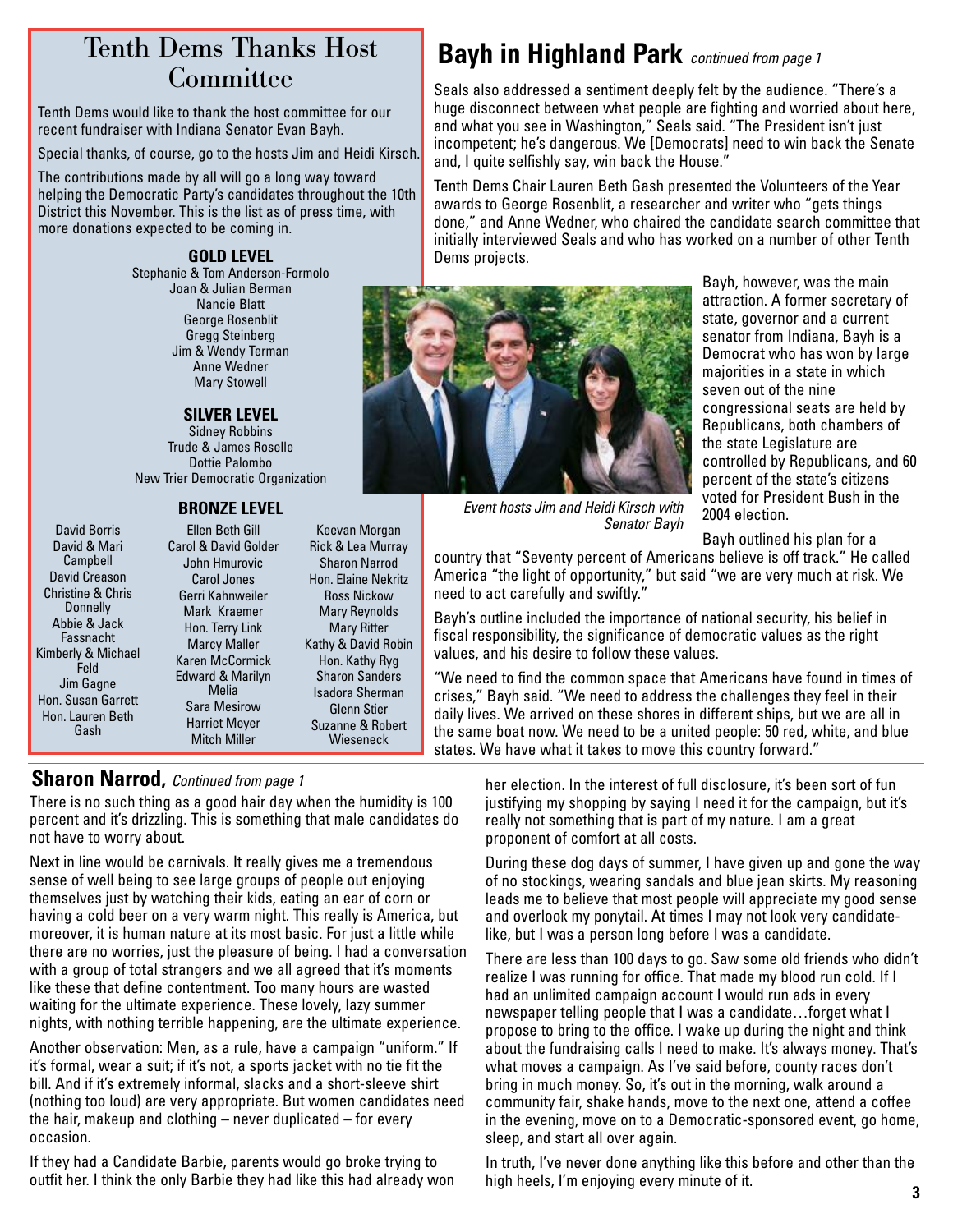# 2006 Democratic Candidate Profiles

*Every month up to the November election, we will take a look at some of the Democrats on the ballot in 2006.*

### Alexi Giannoulias **Treasurer**

**Residence: Chicago District: Illinois**

Alexi Giannoulias is a community banker. As vice president and senior loan officer at Broadway Bank, Alexi was a vital part of the bank's management team that doubled the



financial institution's asset size in recent years. *Crain's Chicago Business* has rated it the No. 1 bank in Illinois for the past four years based on return of assets. In addition, Broadway Bank's loan losses are consistently well below industry averages. Alexi's experience in asset liability management – handling the bank's deposits, purchasing bonds on behalf of the bank and managing its fixed assets – provides the necessary financial skills to take an active role in running the treasurer's office.

# Dan Hynes **Comptroller**

**Residence: Chicago District: Illinois**

Daniel Hynes is serving his second term as State Comptroller. As the state's chief fiscal officer, Hynes has become the state's leading voice for fiscal responsibility. He has



focused on consumer and taxpayer advocacy, government accountability and long-term budget reform. Hynes' efforts to secure state funding for stem cell research culminated in the creation of the Illinois Regenerative Medicine Institute in 2005. Hynes also proposed a legislative package of reforms that attacked "pay to play" politics by dramatically reducing the ability of campaign contributors to get state contracts. His bill protecting Illinois workers from punitive new federal overtime rules has also become law.

# Michael MacDonald

**State Representative District 53 Residence: Buffalo Grove District: Arlington Heights, Buffalo Grove, Mount Prospect, Prospect Heights and Wheeling**  Mike MacDonald is a 49-year-old retired



engineer seeking his first public office. He has worked in both the industrial and service sectors of the economy. Mike's career has given him business experience in 17 different foreign countries. He seeks to bring his life experiences and problem solving abilities to the state representative's office. He believes that education and a world-class infrastructure are the keys to job creation and economic opportunity. His scientific and business backgrounds have prepared him for successfully dealing with budget issues, energy regulation, the environment and the global marketplace.

### Terrence O'Brien

**Metropolitan Water Reclamation District Commissioner Residence: Chicago District: Cook County**

Terrence O'Brien has spent the last 27 years in the environmental field. That includes

nearly 18 as a Water Reclamation District commissioner, the last nine as its president. O'Brien has been able to improve the operation of the District at the least cost to taxpayers. The District is one of the few governmental agencies in Illinois to have an AAA bond rating. O'Brien is interested in preventing pollution in Lake Michigan and other area waterways. He has led the effort to complete the deep tunnel system which has already captured over 800 billion gallons of sewer overflow that otherwise would have polluted the area waterways.

### David Orr **County Clerk**

**Residence: Chicago District: Cook County**

As Cook County Clerk, David Orr serves as the chief election authority in the third largest election jurisdiction in the country, and has found innovative ways to



reform how government works and to make his office run more efficiently. A progressive voice in Chicago politics for 27 years, Orr led the fight to implement the motor voter law in Illinois, which has made it easier and more convenient for people to sign up to vote. Since taking office in 1991, Orr has returned \$24 million in unspent budget appropriations to the county. Orr has also played pivotal roles in helping to shape federal and state election reforms.

# Jesse White

**Secretary of State Residence: Chicago District: Illinois** Jesse White brought

integrity and innovation to the Illinois Secretary of State's office. During his first term, he created a strong, independent Inspector General's office, managed the



largest distribution of new Illinois license plates in the state's history, successfully fought for tougher DUI laws, reformed the state's Commercial Driver's License program and created the office's first online services. The Illinois Secretary of State's office is the largest and most diverse office of its kind in the nation, providing more direct services to the people of Illinois than any other public agency.

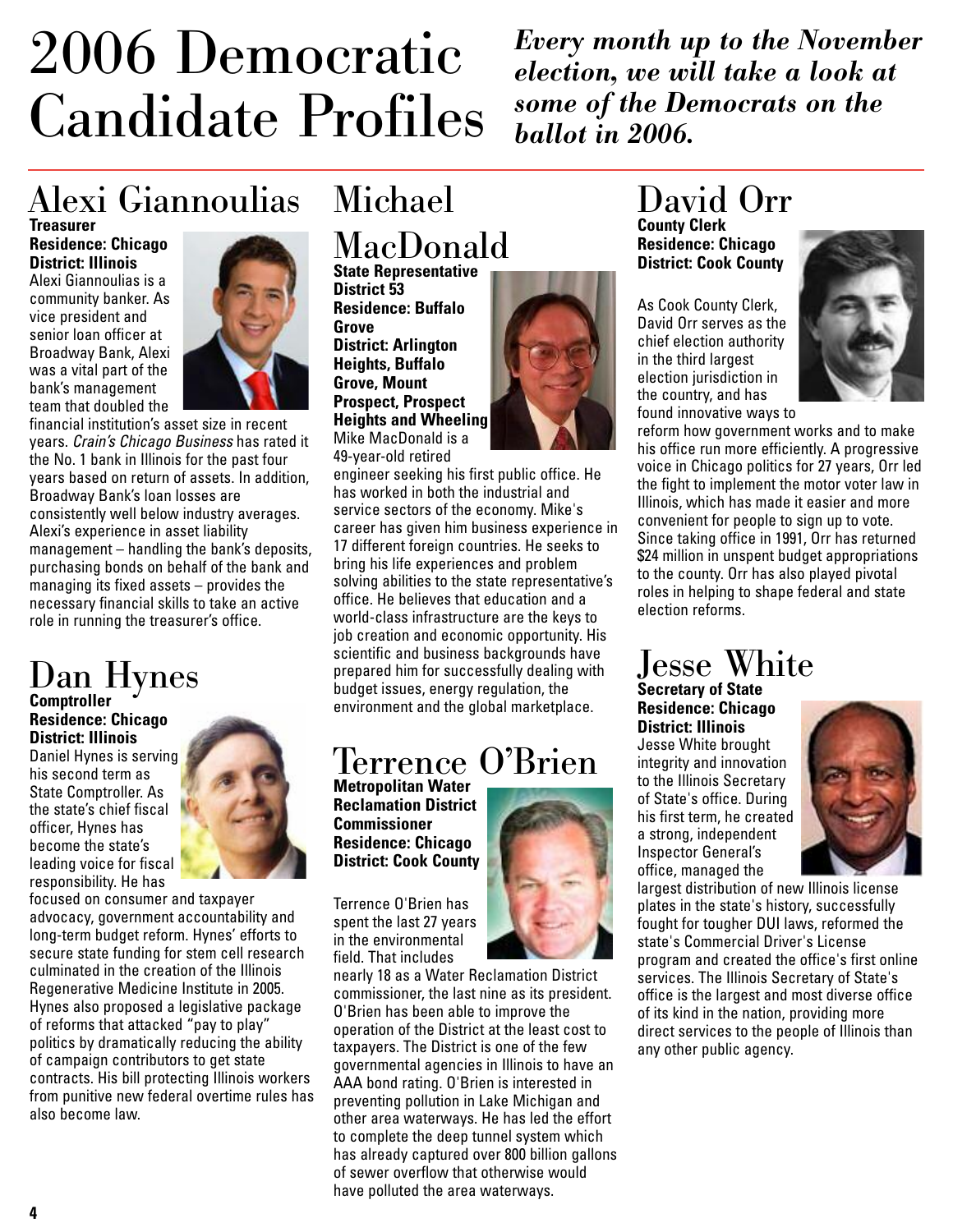## Seals Calls for Leadership—Kirk Focuses on Protecting Pets

#### *by John Hmurovic*

We now know that Mark Kirk believes in protecting pets. We still don't know how he stands on protecting Social Security.

Congressman Kirk held a news conference recently, to announce his support for legislation regarding pet protection. By contrast, over a year ago, ever since President Bush suggested that our current Social Security system be significantly changed and partially privatized, Kirk has not held one public

hearing nor clearly stated his position on one of the most important issues facing our country.

"My opponent is spending the day tackling the easy stuff - who doesn't want to protect our pets?" asked Dan Seals, the Democratic nominee for Congress in the 10th District. "This is another smallbore issue that everyone agrees with. Kirk would like to distract us from his votes with the Bush Administration and the other Bush Republicans - votes that fail to address the significant problems facing ordinary Americans," Seals said. "Given all of the challenges that our nation faces, I have trouble understanding why a member of the congressional leadership would focus on this issue right now."



Kirk has a history of avoiding tough issues; anything that might lose him some votes. He has, for example, refused frequent efforts by groups opposed to the American occupation of Iraq to discuss his support for our continued involvement. He has refused to meet with groups opposed to the cuts that he backed in funding for social service programs. Kirk has been actively campaigning on his "Suburban Agenda," a series of mostly non-controversial proposals that he

introduced after taking a poll to find out what voters respond to.

While Kirk focuses on the easy issues, Seals says that's not the kind of leader we need in today's world. "We need a leader who will face up to the crisis in Iraq." Seals says. "We need a leader who will face the fact that we have four million more Americans below the poverty line since 2001. We need a leader who is committed to lowering prices at the gas pump. We need a leader who will face the fact that our federal deficit is approaching \$9 trillion." Seals continued, "This is a question of priorities - not whether or not we love our pets and want to care for them. Where are Mark Kirk's priorities?"

### **Women's Bill of Health Rights** *continued from page 2*



**I have the right to accurate, objective, and complete information from my caregiver about my treatment options.** 

Thirty-one states require doctors to give a woman seeking an abortion sensationalized, biased information – then they send her away for a day or more before she can have the procedure.

The Federal Refusal Clause and state gag rules mean that doctors and hospitals need not or cannot let a woman know when abortion is an option – even though a woman with a condition like heart disease or lupus may need an abortion to save her life.

#### **If my caregiver is unable to provide optimal treatment, I have the right to receive proper referral.** Gag rules prevent referrals.

#### **I have the right to physicians trained in optimal procedures.** Nonviable pregnancies, ectopic (tubal)

pregnancies, and hydatidiform moles are obstetric conditions that require abortion procedures. Yet, many, if not most, obstetric trainees no longer are trained in dilation and evacuation or

dilation and extraction. Of the 40,000 obstetricians in the United States, few can perform abortions, and residencies are not providing proper training.

#### **I have the right to timely treatment.**

A woman with an obstetric complication may be sent away from her doctor's office to the emergency department and back again owing to lack of trained caregivers or unwillingness to provide care.

Prompt treatment of ectopic pregnancy can preserve a woman's future fertility and save her life. But in El Salvador, where the mother's life comes last, ectopic (tubal) pregnancy is not treated until there is a rupture or until the embryo or fetus is thought to be no longer viable. Will new U.S. laws that give the embryo and fetus separate status lead to a similar situation here?

#### **I have the right to treatment within a reasonable geographic distance.**

Women may have to travel hundreds of miles for proper procedures.

#### **I have the right to prescribed medication.** Pharmacists are refusing to fill prescriptions for oral contraceptives, abortion-related antibiotics, and even pregnancy vitamins if prescribed by a women's health clinic that they think provides abortions.

Pharmacists are lecturing women and refusing to fill their prescriptions for emergency contraceptives. This even happened to a woman needing treatment after her fetus died in utero.

As detailed in a recent New York Times article ("Contra-Contraception"), the Religious Right is systematically trying to deny women contraceptives.

#### **I have the right to the privacy of my medical records.**

Treatment for an obstetric complication is part of the woman's private medical record under HIPAA, but public officials have repeatedly subpoenaed women's medical records. In June an Ohio judge ruled in a lawsuit that a Planned Parenthood clinic must release all girls' abortion records.

#### **My caregiver has the right to provide health care without harassment, violence, or loss of professional standing.**

Arsons and bomb threats at women's health clinics – even those that do not provide abortion – continue nationwide.

#### **I have the right to complete, accurate and truthful information from my government.**

The Bush administration forced the Centers for Disease Control and Prevention (CDC) to delete informationfrom its Web site on the safety of abortion and the value of condoms in preventing sexually transmitted diseases.

In May, a panel at a CDC-sponsored conference on preventing STDs was stacked with abstinence-only advocates.

#### **My government should protect me from false and harmful medical claims.**

Thousands of "crisis pregnancy centers" with unlicensed, unprofessional staff use deceptive advertising, pregnancy tests, and ultrasounds to delay or deny women abortions – but, instead of being regulated, receive \$60 million in federal grants.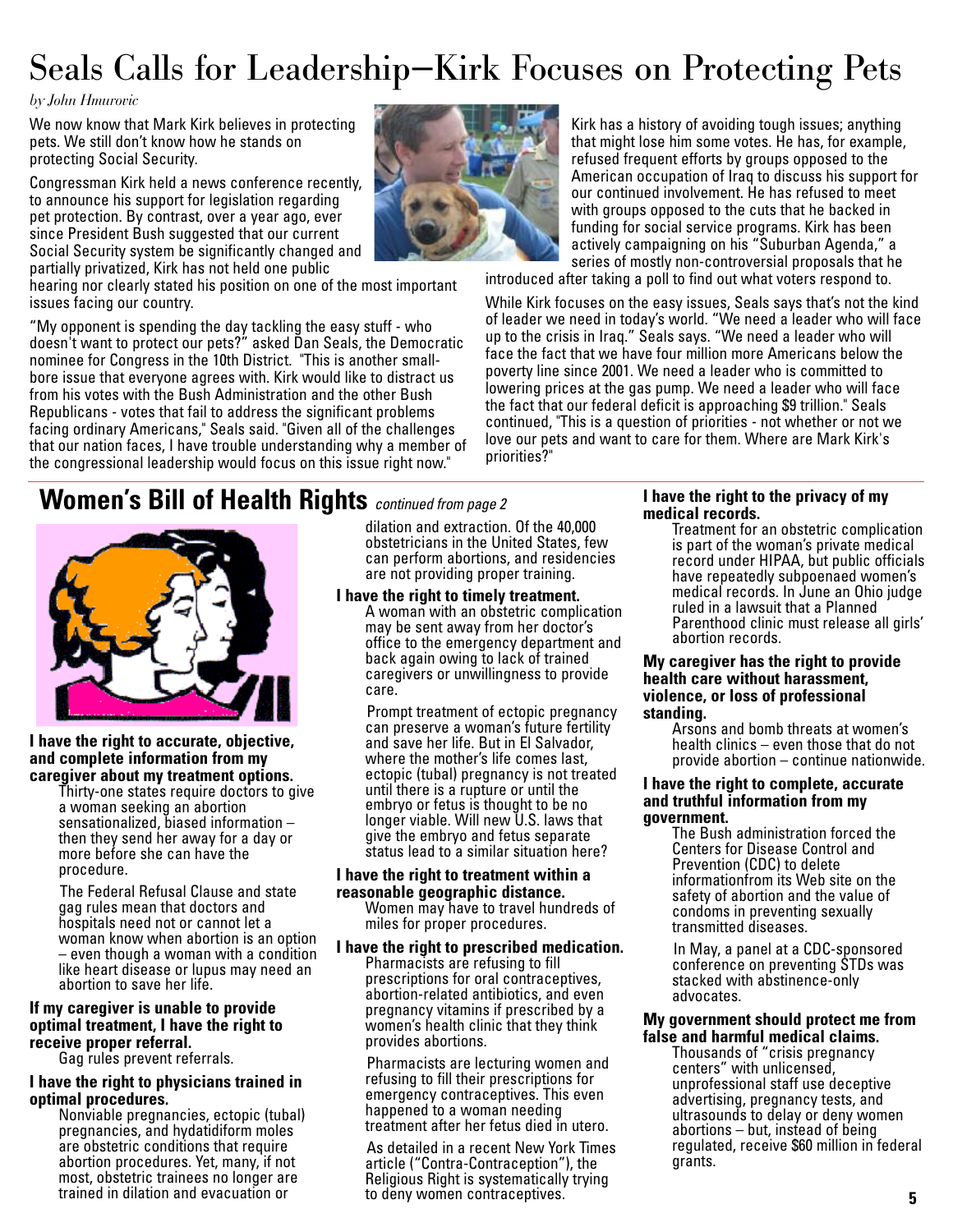



#### *by John Hmurovic*

Mark Kirk has voted again to chip away the beliefs of our Founding Fathers that the government has no right to promote one religion over others. Twice in July, he voted exactly as the radical religious right-wing of the Republican Party wanted him to vote.

First, Kirk voted to strip federal judges of the right to rule on cases involving the Pledge of Allegiance. The religious right pushed for this legislation in order to make sure that no federal judge could even consider a case that involved a challenge to the use of the words "under God" in the Pledge. Kirk's vote is troubling for another reason: It weakens the balance of power in our federal government. It attempts to take away the right of the Court to rule on a Congressional decision.

"If we strip federal courts of their judicial independence," Congressman Dennis Cardozo (D-California) said on the House floor, "nothing stops Congress from preventing courts to rule on other freedoms protected in our Bill of Rights, including freedom of speech, the right to bear arms, freedom of worship and freedom to assemble. Is that really the precedent we want to establish?"

The second vote Kirk cast was to take away the power of a state court which told the city of San Diego that it had to take down a huge cross that stands on public property. Again, the religious right pushed for passage of this bill which allows public land to be used to promote one religion over another. Kirk voted to support the legislation, ignoring the fact that this is a nation of many religions…not just a land of Christians.

Congressman Gary Ackerman (D-New York) criticized supporters of this legislation, citing their statements that the crucifix is a symbol of our heritage.

"I beg to differ," Ackerman said. "It is not a collective symbol of our heritage because it is not the symbol of my heritage, though I respect it as a symbol of somebody else's heritage. And if, indeed, the only symbol up there was a statue of Buddha or a Muslim symbol or a Jewish Star of David, I would object as strenuously."

But Kirk didn't object. Just as he has before, he cast his vote on the side of the right-wing extremists who want to force their religious beliefs on the rest of us. He did it last year as well, when he voted in support of the right-wing's demand to have Congress interfere in the Terry Schiavo case because they felt their beliefs mattered more than those of her husband.

In a district that does not believe in extremism, Mark Kirk has now cast at least three votes to please the far-right wing of his Republican Party, and has shown in the process that he is not the moderate Republican that he claims to be, and that he doesn't represent our beliefs.

## Why Won't Kirk Repudiate GOP Religious Intolerance?

*by Mark Paul*

By his silence, is Mark Kirk condoning anti-Semitism?

At the Texas Republican Party's 2004 convention, a plank in its platform declared that the U.S. is a "Christian nation" and pledged the party to "dispel the myth of the separation of Church and State."

Is it necessary to conjure the uproar that would follow a platform that declares the U.S. to be a "White Nation" or a "WASP Nation?" This is the state that's home to the president, and has the largest Republican delegation in Congress, one of whom was Mark Kirk's leader in the House, until distracted by multiple felony indictments

The platform language is alarming, even to a non-observant Jew who doesn't belong to any Jewish organizations. So I sent emails to the American Jewish Committee's offices in Houston and Dallas, as well as its Washington headquarters. The AJC is hardly a left-wing group; it subsidizes printing press access for Norman Podhoretz, granddaddy of the neo-cons. I also wrote Kirk, asking him to repudiate the plank.

Here's what the AJC president and executive director had to say in a letter addressed to the Texas GOP chair and then RNC chair Ed Gillespie:

"As with the country as a whole, Texas is a highly diverse state with citizens of every religion, ethnicity and race, and it thrives on both the complexity of its citizenry and the democratic values of its political structure. As such, platforms such as the one approved at your state convention are troublesome. Political conventions, whether they be Democratic or Republican, should represent the very best of our democratic tradition, which insists on inclusiveness and a respect for our Constitution.

"As the courts have made clear, even when they disagree as to what separation of church and state may entail, the First Amendment's twin guarantees of religious freedom and churchstate separation ensure that Americans of all faiths and of no faith can live as their consciences dictate. We believe that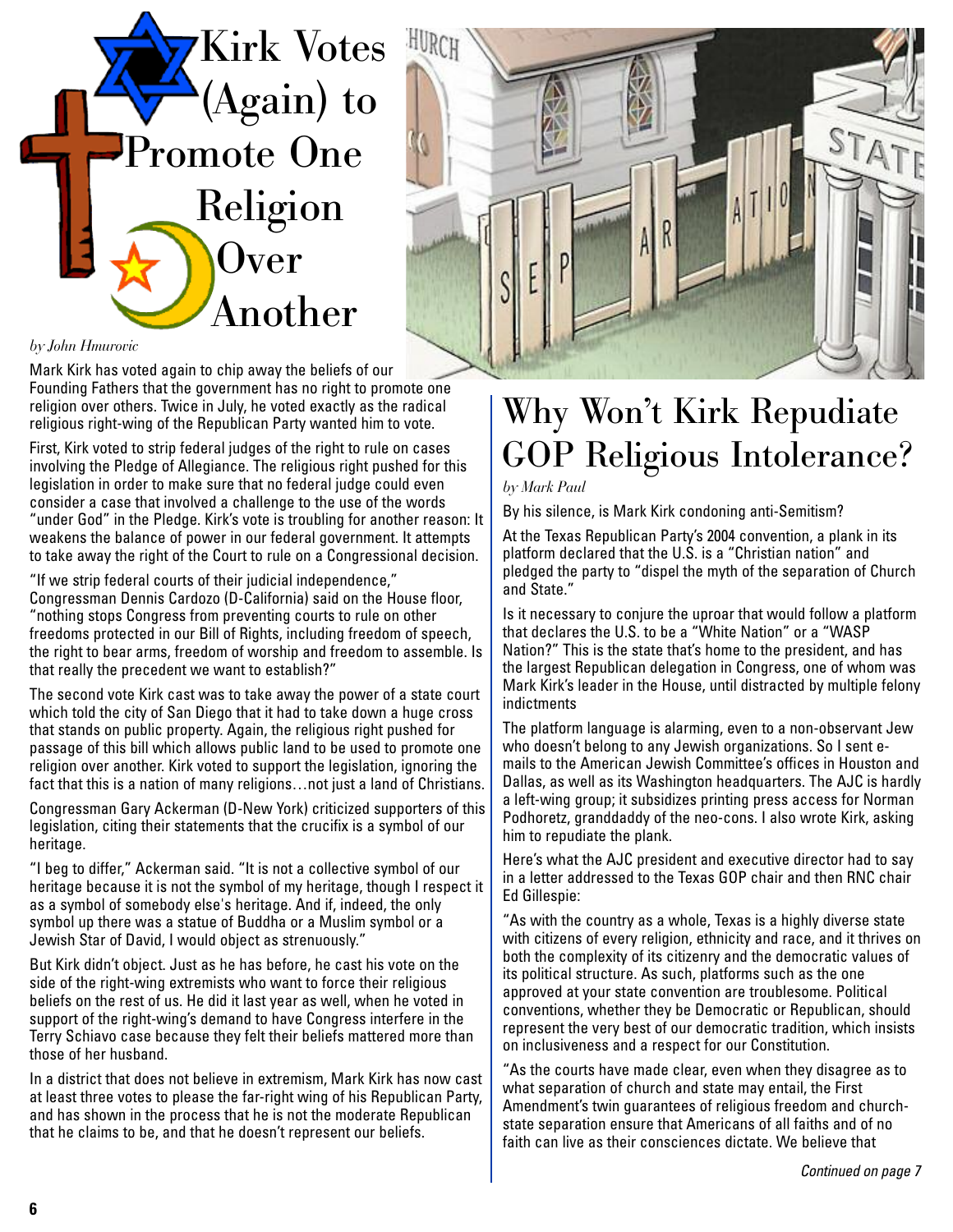# Proud to be a Good Witch?

*by Gregory Mysko*

"Are you a Good Witch or a Bad Witch?" Glenda asked Dorothy after she arrived in the Land of Oz. That question has been asked many times by Republicans, albeit with a false Christian tone. Dorothy, like a Democrat, replied "Who me? Why, I'm not any kind of witch at all!" That was a bad response since it dodges the issues and by default implies that the Republicans are

Good Witches. And of course, Democrats are the evil ones.

There has been black magic emanating out of Washington since Cheney and Bush took over. So much of the goodness in America has been systematically destroyed by the Republican power structure that brought narrow-minded religion into government, with many toxic manifestations.

On Monday, I overheard two Christian men in the café at work talking about the Lebanon crisis in the Middle East. "I hope Israel

sends over some nuclear bombers and drops them on Iran," one of them said. "Yes!" the other one said excitedly. "That should start bringing on the End Times, finally." These two were believers in the Rapture and were excited with the possibility of the apocalypse beginning soon. "I hope Bush doesn't stand in their way and lets Israel do what it has to do."

But reality sometimes sets in. "I just bought a new car," the one guy said. "Maybe it shouldn't go so fast." He explained that he started dating a woman he likes a lot. "But, she's not ready for Rapture," he said; "she smokes and drinks."

I was shocked and appalled, not at the woman's drinking and smoking, but at the fact that two grown men who are supporters of George Bush while professing to be following the Gospels of Jesus Christ, are cheerleaders

#### **GOP Intolerance** *continued from page 6*

respecting these constitutional mandates is the surest way to avoid division in our pluralistic society and to assure that the government favors no particular religion.

"It is our hope that the Texas Republican Party will retract this problematic language from its platform and strive to guarantee that Texas remains a welcome place for people of all religious backgrounds."

Neither Gillespie nor the Texas GOP chair bothered to reply to the AJC. I never heard from Kirk.

The Texas GOP met again a few weeks ago and renewed the "Christian nation" language, while it appears that the better tailored among them this year managed to cut the passage denying the Church and State clause. (to get the full flavor, see p. 8 at [http://www.texasgop.org/site/DocServer/RPTPlatform 2004.pdf?docID=121] and p. 21 at [http://www.texasgop.org/site/ DocServer/2006 Plat with TOC.final.pdf?docID=2042 ]

for increased bloodshed in the Middle East. Nuclear bombs for Iran to bring on the Rapture! What kind of perverted blend of politics and religion have these Republicans brought us?

Democrats should finally get on the ball when it comes to faith and spirituality. Senator Barack Obama's recent speech in Washington on faith in politics was a call to arms to Democrats. "Our own religious faith should not detract from the separation of church and state in the political work we do," he said. Respect should be given to all spiritual paths, not just Christian ones. Since Democrats have shied away from religious discourse, they have suffered.

Obama said, "But I am hopeful that we can bridge the gaps that exist and overcome the prejudices each of us brings to this debate. And I have faith that millions of believing Americans want that to happen. No matter how religious they may or may not be, people are tired of seeing faith used as a tool of attack."



And I think Obama's challenge should especially be pertinent to those who have a Christian background. It is time for progressive Christians who do not subscribe to the hateful, venomous interpretations manifested in the Republican Party to start speaking out on behalf of the higher qualities of their faith.

It has been done before. In 2006, it needs to be done again. This effort needs to be inclusive of all spiritual backgrounds, including Jews, Muslims, Buddhists, Hindus and even Wiccans.

If this still seems too hypothetical, look at some of the reports of chronic religious harassment at the Air Force Academy. The religious bullies there have a very specific idea of what constitutes Christian faith, and it doesn't even extend across all Protestant denominations. The Lutheran chaplain blew the whistle at the AFA. A lawsuit has been filed by a Jewish cadet's father, himself an AFA alumnus. This isn't some backwater bureau tucked away in the Commerce Department. AFA graduates command one of the largest budgets in the federal government and control the most powerful weapons on the planet.

Kirk will undoubtedly speak before many Jewish groups in the months ahead. When the floor opens for questions, ask him whether he agrees we live in a Christian nation. Of course, if his staff is any good at all, someone is reading this (Hi there; hope you're looking at job opportunities for 2007), and he may have an answer prepared. Let's hear it.